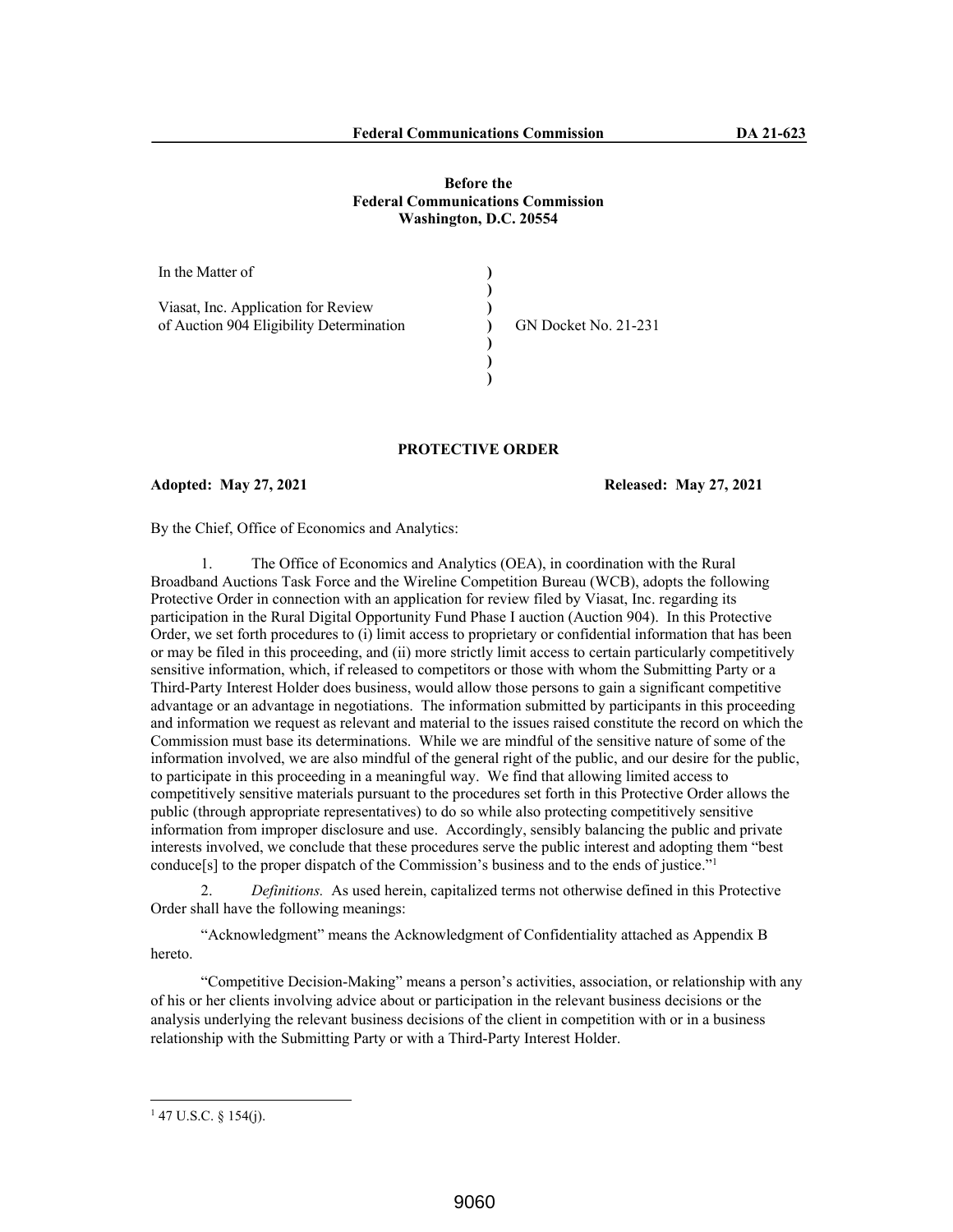"Confidential Information" means information that is not otherwise available from publicly available sources and that is subject to protection under the Freedom of Information Act ("FOIA"), 5 U.S.C. § 552, and the Commission's implementing rules, unless the Commission determines, *sua sponte* or by request pursuant to paragraph 4 of this Protective Order or Sections 0.459 or 0.461 of its rules,<sup>2</sup> that such information is not entitled to confidential treatment.

"Counsel" means In-House Counsel and Outside Counsel of Record.

"Document" means any written, recorded, electronically stored, or graphic material, whether produced or created by the Submitting Party or another person.

"Highly Confidential Information" means information that is not otherwise available from publicly available sources; that the Submitting Party has kept strictly confidential; that is subject to protection under FOIA and the Commission's implementing rules; that the Submitting Party or a Third-Party Interest Holder claims constitutes some of its most sensitive business data which, if released to competitors or those with whom the Submitting Party or Third-Party Interest Holder does business, would allow those persons to gain a significant advantage in the marketplace or in negotiations; and that is described in Appendix A to this Protective Order, as the same may be amended from time to time; unless the Commission determines, *sua sponte* or by request pursuant to paragraph 4 of this Protective Order or Sections 0.459 or 0.461 of its rules, that any such information is not entitled to confidential treatment.

"In-House Counsel" means an attorney employed by a Participant in this proceeding or employed by an affiliated entity and who is actively engaged in the conduct of this proceeding, provided that such attorney is not involved in Competitive Decision-Making. (In this regard, an In-House Counsel's employer is considered his or her client.)

"Outside Counsel of Record" or "Outside Counsel" means the attorney(s), firm(s) of attorneys, or sole practitioner(s), as the case may be, retained by a Participant in this proceeding, provided that such attorneys are not involved in Competitive Decision-Making. The term "Outside Counsel of Record" includes any attorney employed by a non-commercial Participant in this proceeding, provided that such attorney is not involved in Competitive Decision-Making.

"Outside Consultant" means a consultant or expert retained for the purpose of assisting Outside Counsel or a Participant in this proceeding, provided that such consultant or expert is not involved in Competitive Decision-Making. The term "Outside Consultant" includes any consultant or expert employed by a non-commercial Participant in this proceeding, provided that such consultant or expert is not involved in Competitive Decision-Making.

"Outside Firm" means a firm, whether organized as a partnership, limited partnership, limited liability partnership, limited liability company, corporation, or otherwise, of Outside Counsel or Outside Consultants.

"Participant" means a person or entity that has filed, or has a good faith intention to file, an application, petition to deny, or material comments in this proceeding.

"Redacted Confidential Document" means a copy of a Stamped Confidential Document where the Confidential Information has been redacted.

"Redacted Highly Confidential Document" means a copy of a Stamped Highly Confidential Document where the Highly Confidential Information has been redacted.

"Reviewing Party" means a person who has obtained access to Confidential Information (including Stamped Confidential Documents) or Highly Confidential Information (including Stamped

<sup>2</sup> 47 CFR §§ 0.459, 0.461.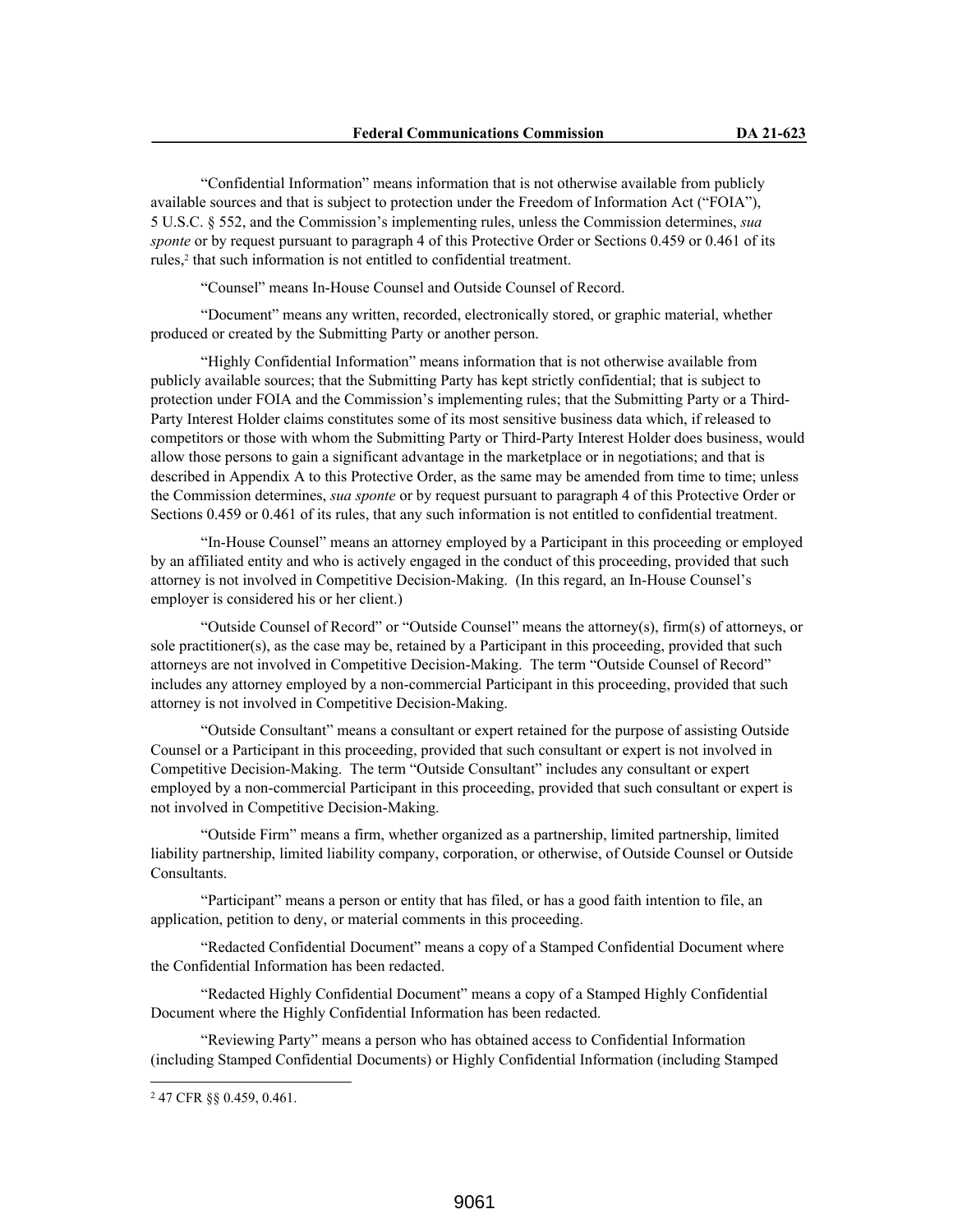Highly Confidential Documents) pursuant to paragraphs 7 or 12 of this Protective Order.

"Stamped Confidential Document" means any document, or any part thereof, that contains Confidential Information and that bears the legend (or which otherwise shall have had the legend recorded upon it in a way that brings its attention to a reasonable examiner) "CONFIDENTIAL INFORMATION – SUBJECT TO PROTECTIVE ORDER IN GN DOCKET NO. 21-231 BEFORE THE FEDERAL COMMUNICATIONS COMMISSION." By designating a document a "Stamped Confidential Document," a Submitting Party signifies and represents that it contains Confidential Information.

"Stamped Highly Confidential Document" means any document, or any part thereof, that contains Highly Confidential Information and that bears the legend (or which otherwise shall have had the legend recorded upon it in a way that brings its attention to a reasonable examiner) "HIGHLY CONFIDENTIAL INFORMATION – SUBJECT TO PROTECTIVE ORDER IN GN DOCKET NO. 21-231 BEFORE THE FEDERAL COMMUNICATIONS COMMISSION." By designating a document a "Stamped Highly Confidential Document," a Submitting Party signifies and represents that it contains Highly Confidential Information.

"Submitting Party" means a person or entity who submits a Stamped Confidential Document or a Stamped Highly Confidential Document.

"Support Personnel" means employees of a Reviewing Party's Outside Firm and third-party contractors and employees of third-party contractors who are assisting in this proceeding, provided such persons are involved solely in performing clerical or ministerial functions with regard to documents and information connected with this proceeding, including performing one or more aspects of organizing, filing, coding, converting, storing, or retrieving documents or data or designing programs for handling data connected with this proceeding.

"Third-Party Interest Holder" means a person who is not a Submitting Party who has a confidentiality interest in Confidential Information or Highly Confidential Information that is submitted under this Protective Order.

3. *Designation of Information as Confidential or Highly Confidential.* A Submitting Party may designate as Highly Confidential only those types of information described in Appendix A. If a Submitting Party believes that the descriptions contained in Appendix A should be revised, the Submitting Party shall submit a request to amend Appendix A along with a supporting explanation. To the extent the request is granted, an amended Appendix A will be issued. In addition, before a Submitting Party may designate particular documents or information as Highly Confidential, it must receive the written approval of the Commission staff, which, based on the Submitting Party's representations, will make a preliminary determination whether the proposed designation meets the requirements set forth in this Protective Order. By designating documents and information as Confidential or Highly Confidential under this Protective Order, a Submitting Party also will be deemed to have submitted a request that the material not be made routinely available for public inspection under the Commission's rules.<sup>3</sup>

4. *Challenge to Designation*. Any person wishing to challenge the designation of a document, portion of a document, or information as Confidential or Highly Confidential must file such a challenge at the Commission and serve it on the Submitting Party and any known Third-Party Interest Holders. The Commission may also initiate such a review on its own. The Submitting Party and any Third-Party Interest Holders must file any reply within five business days and include a justification for treating the information as Confidential or Highly Confidential, as appropriate. The documents and information challenged will continue to be accorded confidential treatment until the Commission acts on

<sup>3</sup> *See* 47 CFR § 0.459(a).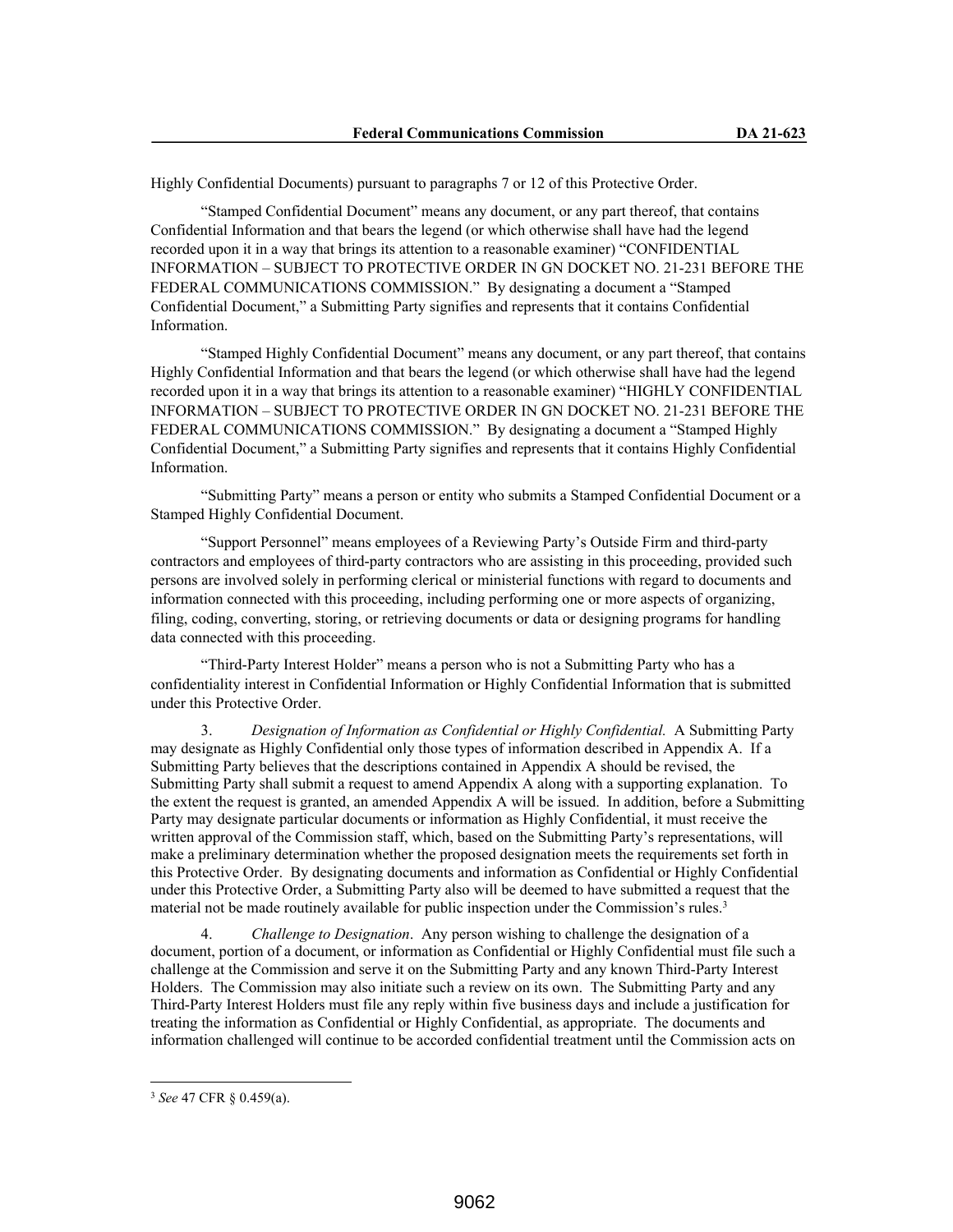the request and any timely motion for a judicial stay has been acted upon.<sup>4</sup> Any decision on whether the materials should be accorded confidential treatment does not constitute a resolution of the merits concerning whether such information would be released publicly by the Commission upon an appropriate request under our rules implementing FOIA.<sup>5</sup>

5. *Submission of Stamped Confidential Documents and Stamped Highly Confidential Documents.* A Submitting Party shall submit to the Secretary's Office one copy of each Stamped Confidential Document and each Stamped Highly Confidential Document it seeks to file and an accompanying cover letter. Before doing so, the Submitting Party shall notify any known Third-Party Interest Holders who have a confidentiality interest in any such Stamped Confidential Document or Stamped Highly Confidential Document. Each page of the Stamped Confidential Document or Stamped Highly Confidential Document shall be stamped "CONFIDENTIAL INFORMATION – SUBJECT TO PROTECTIVE ORDER IN GN DOCKET NO. 21-231 BEFORE THE FEDERAL COMMUNICATIONS COMMISSION" or "HIGHLY CONFIDENTIAL INFORMATION – SUBJECT TO PROTECTIVE ORDER IN GN DOCKET NO. 21-231 BEFORE THE FEDERAL COMMUNICATIONS COMMISSION", as appropriate. The cover letter also shall contain this legend. In addition, with respect to each Stamped Confidential Document and each Stamped Highly Confidential Document submitted, the Submitting Party shall also file through the Commission's Electronic Comment Filing System ("ECFS") a copy of the respective Redacted Confidential Document or Redacted Highly Confidential Document and an accompanying cover letter.<sup>6</sup> Each Redacted Confidential Document or Redacted Highly Confidential Document shall have the same pagination as the Stamped Confidential Document or Stamped Highly Confidential Document from which it is derived. Each page of the Redacted Confidential Document or Redacted Highly Confidential Document and the accompanying cover letter shall be stamped "REDACTED – FOR PUBLIC INSPECTION." To the extent that any page of the filing contains both Confidential Information or Highly Confidential Information and nonconfidential information, only the Confidential Information and Highly Confidential Information may be redacted and the page of the unredacted filing shall clearly distinguish among the Confidential Information, the Highly Confidential Information, and the non-confidential information. In addition, one copy of each Stamped Confidential Document and Stamped Highly Confidential Document and the accompanying cover letter shall be delivered, as directed by Commission staff, to Mark Montano, mark.montano@fcc.gov, (202) 418-0691, Office of Economics and Analytics, Federal Communications Commission.

6. *Copying Sensitive Documents*. If, in the reasonable judgment of the Submitting Party, a Stamped Highly Confidential Document contains information so sensitive that copying of it should be restricted, the Submitting Party may mark the document with the legend "Additional Copying Restricted." Subject to the provisions for access to information in electronic format in paragraph 10, each Outside Firm shall receive only one copy of the document and no more than two additional copies, in any form, shall be made. Application for relief from this restriction against further copying may be made to the Commission, with notice to Counsel of Record for the Submitting Party, which will be granted only for cause*.*

7. *Procedure for Obtaining Access to Confidential Information and Highly Confidential Information.* Access to Highly Confidential Information (including Stamped Highly Confidential Documents) is limited to Outside Counsel of Record, Outside Consultants, their employees and employees of their Outside Firms, and Support Personnel. Any person other than Support Personnel seeking access to Confidential Information or Highly Confidential Information subject to this Protective

<sup>4</sup> *Cf.* 47 CFR §§ 0.459(g), 0.461(i).

<sup>5</sup> *See* 47 CFR §§ 0.459(h), 0.461.

<sup>6</sup> If a party is not able to submit a copy of the Redacted Confidential Document or Redacted Highly Confidential Document via ECFS, it must file two copies of the Redacted Confidential Document or Redacted Highly Confidential Document with the Secretary's Office along with the appropriately stamped cover letter.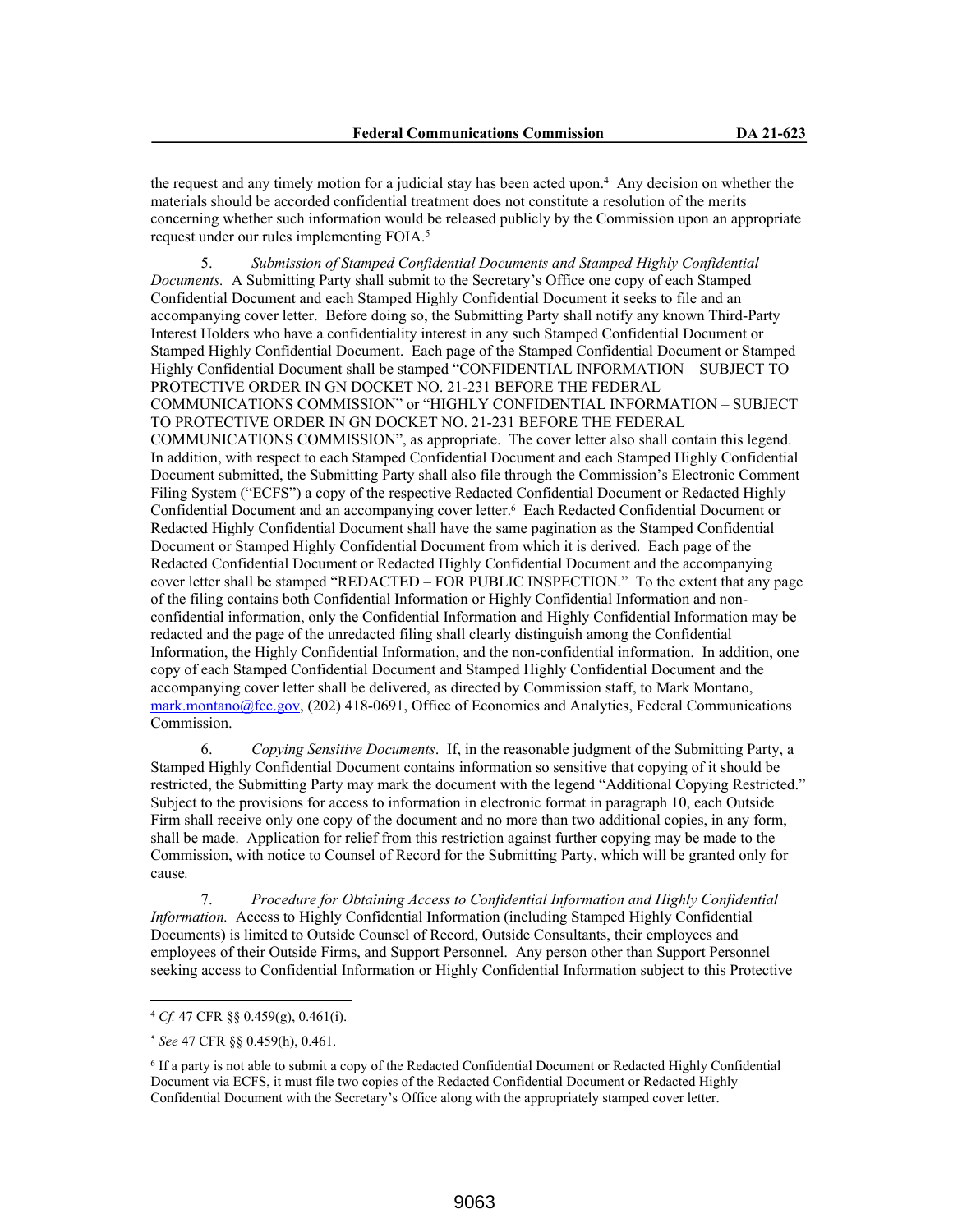Order shall sign and date the Acknowledgment agreeing to be bound by the terms and conditions of this Protective Order, and file the Acknowledgment with the Commission. A copy of the Acknowledgment also shall be delivered to the relevant Submitting Party through its Counsel of Record and any known Third-Party Interest Holders through counsel so that it is received at least five business days prior to such person's reviewing or having access to the Submitting Party's Confidential Information or Highly Confidential Information. Where there are multiple Submitting Parties or Third-Party Interest Holders, a copy of the Acknowledgment must be served on each within the time period stated above.

8. *Procedure for Objecting to the Disclosure of Confidential Information and Highly*  Confidential Information to a Potential Reviewing Party.<sup>7</sup> Each Submitting Party and Third-Party Interest Holder shall have an opportunity to object to the disclosure of its Confidential Information or Highly Confidential Information to a person seeking to review that information pursuant to this Protective Order. A Submitting Party or Third-Party Interest Holder must file any such objection at the Commission and serve it on counsel for the person seeking access within three business days after receiving a copy of that person's Acknowledgment. Persons filing Acknowledgments shall not have access to Confidential Information or Highly Confidential Information before the period for filing objections has passed, unless both the Submitting Party and any known Third-Party Interest Holders waive this requirement. If a Submitting Party files additional documents containing Confidential Information or Highly Confidential Information, the Submitting Party shall notify any known Third-Party Interest Holders who have a confidentiality interest in the information before filing the additional documents. The Submitting Party shall file any objection to the disclosure of that additional Confidential Information or Highly Confidential Information to any Reviewing Party before or contemporaneous with the filing, and any Third-Party Interest Holder shall file any such objection as promptly as practicable. Until any timely objection is resolved by the Commission in favor of the person seeking access and, if a motion for a judicial stay is timely filed, until such a motion is acted upon, a person subject to an objection shall not have access to the relevant Confidential Information or Highly Confidential Information.<sup>8</sup> If an objection is not timely filed with the Commission, the Commission will nonetheless consider the objection and retains its discretion to prohibit further access to Confidential Information or Highly Confidential Information by the Reviewing Party until the objection is resolved.

9. *Review of Stamped Confidential Documents and Stamped Highly Confidential Documents.* A Submitting Party shall make available for review the Stamped Confidential Documents and Stamped Highly Confidential Documents of such party at the offices of the party's Outside Counsel of Record. Subject to the provisions of paragraph 6, a Reviewing Party may request a partial or complete set of the documents at cost, allowing two business days after the request is made for receipt of the copies. If a Reviewing Party plans on requesting a complete set of documents, it is encouraged to make such a request at the time it submits the Acknowledgment to allow it the opportunity to begin reviewing the documents at the end of the five-day period referred to in paragraph 7. All copies of documents must be returned or destroyed in accordance with the terms of paragraph 21.

 $\sigma$  This paragraph describes the procedure for objecting to a specific individual being permitted to review Confidential and Highly Confidential Information pursuant to this Protective Order. If a party timely requests that certain information be entirely withheld from review by *any* individual under the Protective Order, where such an objection is timely made, we will not require that the information at issue be disclosed under the Protective Order until the Commission resolves the objection, and if a timely motion for judicial stay is filed, until the court rules upon the stay motion.

<sup>8</sup> An objection ordinarily will first be ruled upon by OEA. If OEA rejects the objection, the objecting party will be provided 10 business days to file an Application for Review with the Commission; if an Application for Review is not filed within that time, the Confidential or Highly Confidential Information shall be made available to the Reviewing Party. If an Application for Review is timely filed and is denied by the Commission, the objecting party will be provided 10 business days to seek a judicial stay of the Commission's Order; if a motion for stay is not filed within that time, the Confidential or Highly Confidential Information shall be made available to the Reviewing Party.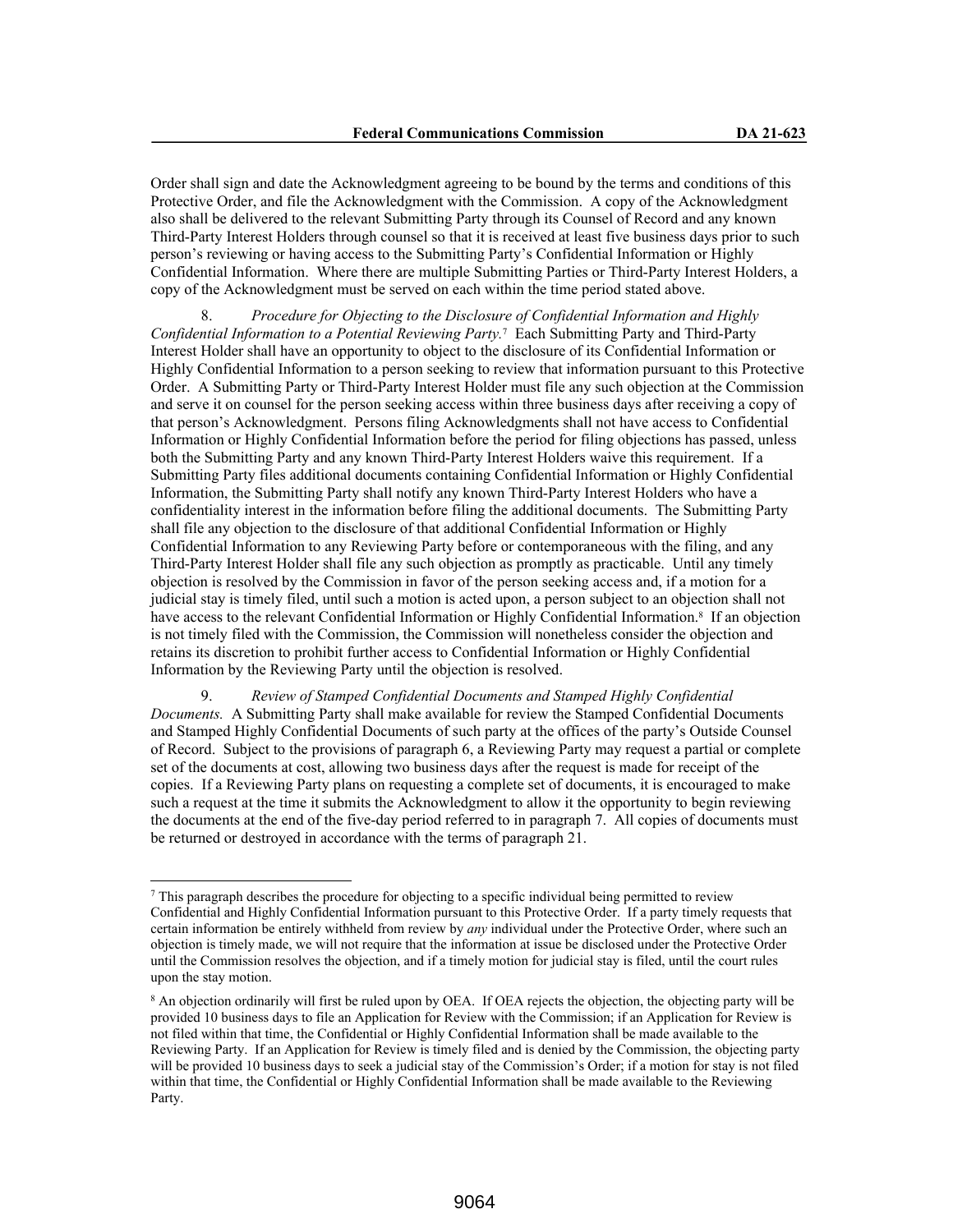10. *Review of Highly Confidential Information in Electronic Format.* A Submitting Party shall make available to a Reviewing Party one copy of Highly Confidential Information contained, recorded, or electronically stored on an appropriate electronic storage device (such as a CD-ROM, DVD, flash drive or portable hard drive), which shall be considered a Stamped Highly Confidential Document. The medium containing the information in electronic format should be physically delivered to the Reviewing Party; a Reviewing Party may not require that it be transmitted electronically. A Reviewing Party may temporarily load onto a computer the information in electronic format. Once loaded onto a computer, any files containing Highly Confidential Information shall be password protected immediately. The Highly Confidential Information may be stored on a computer for the duration of the proceeding. All files containing Highly Confidential Information shall be deleted from the computer no later than when proceedings at the Commission are complete. The original disk or other storage medium shall be stored securely and a record kept of any persons given access to it.

11. *Use of Confidential and Highly Confidential Information*. Persons obtaining access to Confidential and Highly Confidential Information under this Protective Order shall use the information solely for the preparation and conduct of this proceeding before the Commission and any subsequent judicial proceeding arising directly from this proceeding and, except as provided herein, shall not use such documents or information for any other purpose, including without limitation business, governmental, or commercial purposes, or in any other administrative, regulatory, or judicial proceedings. Should the Commission reveal any Confidential or Highly Confidential Information in its orders in this proceeding, it will do so either by redacting any such Confidential or Highly Confidential Information from the public version of the order and by making the unredacted version of the order available only to a court and to those persons entitled to access to Confidential or Highly Confidential Information under this Protective Order, as appropriate, or as otherwise permitted by law.

12. *Permissible Disclosure*. A Reviewing Party may discuss and share the contents of Confidential Information and Highly Confidential Information with another Reviewing Party, with Support Personnel, as appropriate, and with the Commission and its staff. A Submitting Party's Confidential Information and Highly Confidential Information may be disclosed to employees and Counsel of the Submitting Party, and a Third-Party Interest Holder's Confidential Information and Highly Confidential Information may be disclosed to employees and Counsel of the Third-Party Interest Holder. Information derived from Confidential Information or Highly Confidential Information shall be treated as Confidential Information or Highly Confidential Information, respectively, unless the Commission determines otherwise.

13. *Filings with the Commission*. A party making a filing in this proceeding that contains Confidential or Highly Confidential Information shall submit to the Secretary's Office one copy of the filing containing the Confidential or Highly Confidential Information (the "Confidential Filing") and an accompanying cover letter. The cover or first page of the Confidential Filing and each page of the Confidential Filing that contains or discloses only Confidential Information shall be clearly marked "CONFIDENTIAL INFORMATION – SUBJECT TO PROTECTIVE ORDER IN GN DOCKET NO. 21-231 BEFORE THE FEDERAL COMMUNICATIONS COMMISSION." The cover or first page of the Confidential Filing and each page of the Confidential Filing that contains or discloses Highly Confidential Information shall be clearly marked "HIGHLY CONFIDENTIAL INFORMATION – SUBJECT TO PROTECTIVE ORDER IN GN DOCKET NO. 21-231 BEFORE THE FEDERAL COMMUNICATIONS COMMISSION." The accompanying cover letter shall also contain the appropriate legend. The Confidential Filing shall be made under seal and will not be placed in the Commission's public file. The party shall submit a copy of the filing in redacted form, i.e., containing no Confidential or Highly Confidential Information (the "Redacted Confidential Filing"), to the Commission via ECFS.<sup>9</sup> The Redacted Confidential Filing and the accompanying cover letter shall be stamped

<sup>9</sup> If a party is not able to submit a copy of the Redacted Confidential Filing via ECFS, it must file two copies of the Redacted Confidential Filing with the Secretary's Office along with the appropriately stamped cover letter, as described in this paragraph.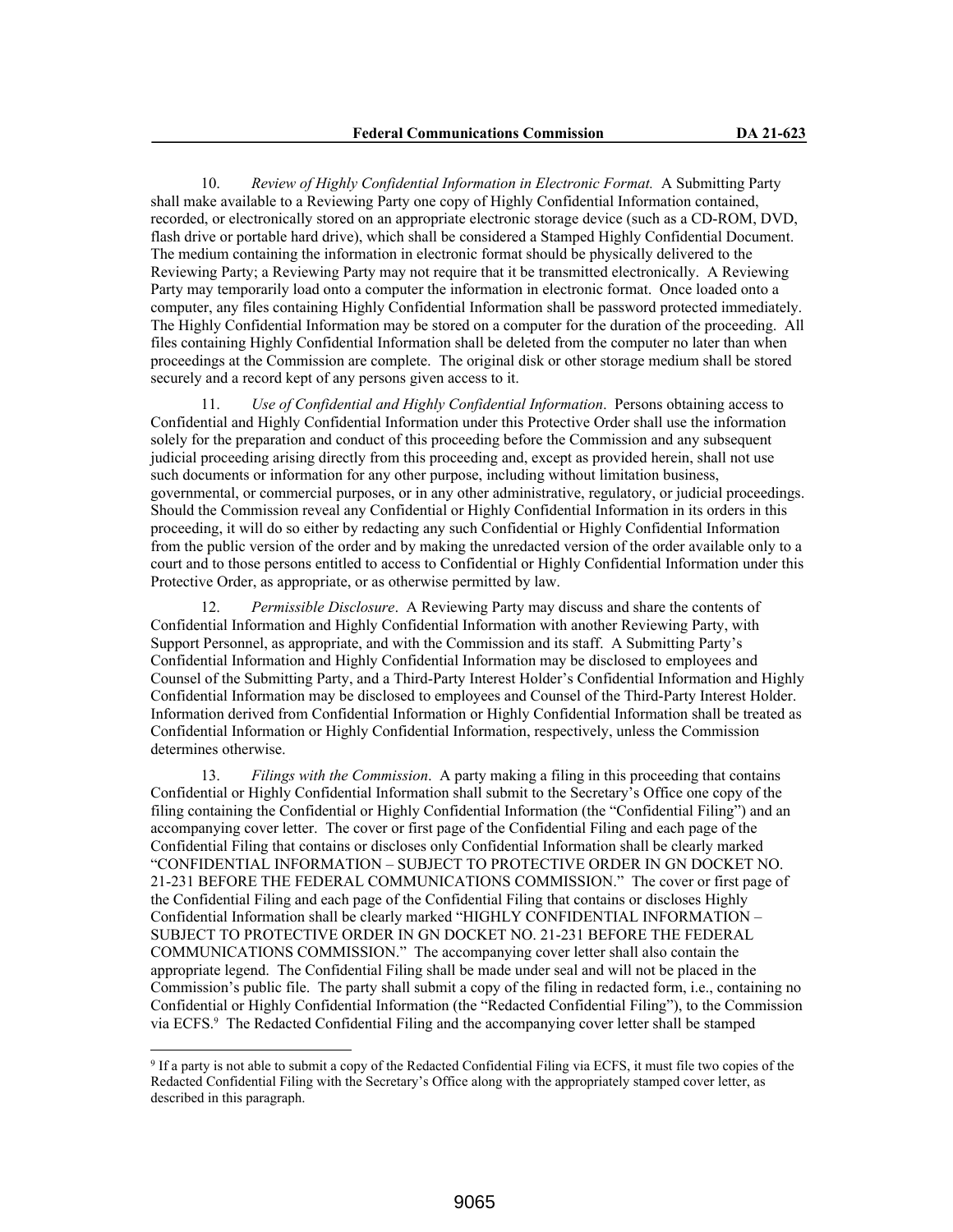"REDACTED – FOR PUBLIC INSPECTION." The cover letter accompanying the Redacted Confidential Filing shall state that the party is filing a redacted version of the filing. Each Redacted Confidential Filing shall have the same pagination as the Confidential Filing from which it is derived. To the extent that any page of the Confidential Filing contains any Confidential Information or Highly Confidential Information, only the Confidential Information or Highly Confidential Information may be redacted and the page of the unredacted Confidential Filing shall clearly distinguish among the Confidential Information, the Highly Confidential Information and the non-confidential information. One copy of each Confidential Filing and the accompanying cover letter must be delivered, as directed by Commission staff, to Mark Montano, mark.montano@fcc.gov, (202) 418-0691, Office of Economics and Analytics, Federal Communications Commission.

14. *Non-Disclosure of Confidential Information, and Highly Confidential Information.* Except with the prior written consent of the Submitting Party or as provided under this Protective Order, Confidential Information and Highly Confidential Information shall not be disclosed further.

15. *Protection of Stamped Confidential Documents, Stamped Highly Confidential Documents, Confidential Information, and Highly Confidential Information.* A Reviewing Party shall have the obligation to ensure that access to Confidential Information and Highly Confidential Information (including Stamped Confidential Documents and Stamped Highly Confidential Documents) is strictly limited as prescribed in this Protective Order. A Reviewing Party shall have the further obligation to ensure that Confidential Information and Highly Confidential Information are used only as provided in this Protective Order.

16. *Requests for Additional Disclosure*. If any person requests disclosure of Confidential or Highly Confidential Information outside the terms of this Protective Order, such a request will be treated in accordance with Sections 0.442 and 0.461 of the Commission's rules.<sup>10</sup>

17. *Client Consultation*. Nothing in this Protective Order shall prevent or otherwise restrict Counsel from rendering advice to their clients relating to the conduct of this proceeding and any subsequent judicial proceeding arising therefrom and, in the course thereof, relying generally on examination of Confidential Information or Highly Confidential Information to which they have access under this Protective Order; *provided, however*, that in rendering such advice and otherwise communicating with such clients, Counsel shall not disclose Confidential Information or Highly Confidential Information.

18. *No Waiver of Confidentiality*. Disclosure of Confidential or Highly Confidential Information as provided herein by any person shall not be deemed a waiver by any Submitting Party of any privilege or entitlement to confidential treatment of such Confidential or Highly Confidential Information. Reviewing Parties, by viewing this material, agree: (1) not to assert any such waiver; (2) not to use Confidential or Highly Confidential Information to seek disclosure in any other proceeding; and (3) that accidental disclosure of Confidential or Highly Confidential Information by a Submitting Party to a Reviewing Party shall not be deemed a waiver of any privilege or entitlement provided that the Submitting Party takes prompt remedial action.

19. *Subpoena by Courts, Departments*, *or Agencies*. If a court, or a federal or state department or agency, issues a subpoena for or orders the production of Stamped Confidential Documents, Stamped Highly Confidential Documents, Confidential Information, or Highly Confidential Information that a party has obtained under the terms of this Protective Order, such party shall promptly notify each relevant Submitting Party and each known Third-Party Interest Holder of the pendency of such subpoena or order. Consistent with the independent authority of any court, department, or agency, such notification must be accomplished such that each Submitting Party and Third-Party Interest Holder has sufficient opportunity to oppose such production prior to the production or disclosure of any Stamped

<sup>10</sup> 47 CFR §§ 0.442, 0.461.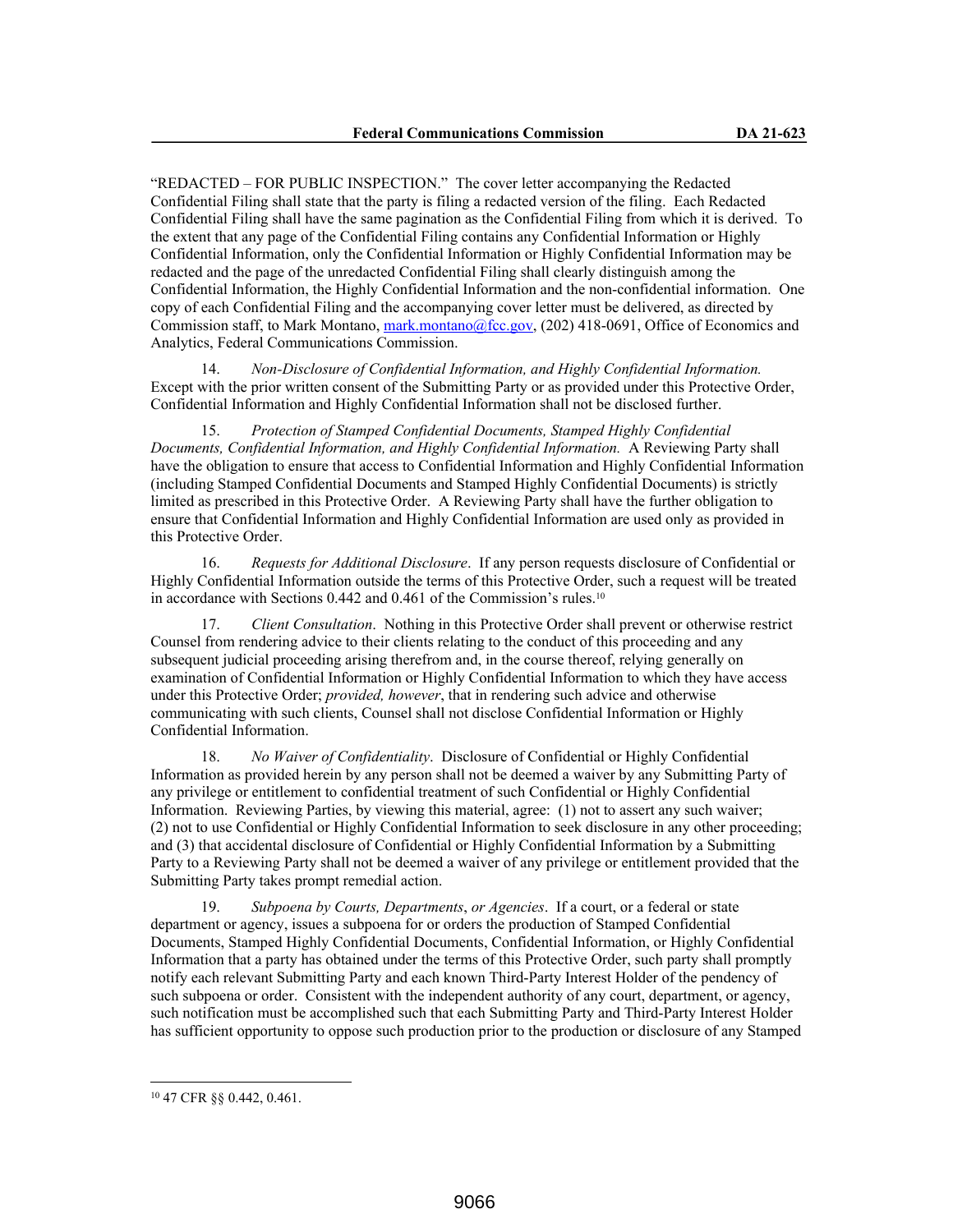Confidential Document, Stamped Highly Confidential Document, Confidential Information, or Highly Confidential Information.

20. *Violations of the Protective Order.* Should a Reviewing Party violate any of the terms of this Protective Order, such Reviewing Party shall immediately convey that fact to the Commission and to the relevant Submitting Parties and known Third-Party Interest Holders. Further, should such violation consist of improper disclosure of Confidential or Highly Confidential Information, the violating person shall take all necessary steps to remedy the improper disclosure. The Commission retains its full authority to fashion appropriate sanctions for violations of this Protective Order, including but not limited to suspension or disbarment of Counsel or Consultants from practice before the Commission, forfeitures, cease and desist orders, and denial of further access to Confidential or Highly Confidential Information in this or any other Commission proceeding. Nothing in this Protective Order shall limit any other rights and remedies available to the Submitting Party or any Third-Party Interest Holder at law or in equity against any person using Confidential or Highly Confidential Information in a manner not authorized by this Protective Order.

21. *Termination of Proceeding*. The provisions of this Protective Order shall not terminate at the conclusion of this proceeding. Within two weeks after conclusion of this proceeding and any administrative or judicial review, Reviewing Parties shall destroy or return to the Submitting Party Stamped Confidential Documents and Stamped Highly Confidential Documents and all copies of the same. No material whatsoever containing or derived from Confidential and Highly Confidential Information may be retained by any person having access thereto, except Outside Counsel and Outside Consultants may retain, under the continuing strictures of this Protective Order, two copies of pleadings (one of which may be in electronic format) prepared in whole or in part by that party that contain Confidential or Highly Confidential Information, and one copy of orders issued by the Commission or OEA that contain Confidential or Highly Confidential Information. All Reviewing Parties shall certify compliance with these terms and shall deliver such certification to Counsel for the Submitting Party and file such certification with the Commission not more than three weeks after conclusion of this proceeding. Such certification shall be made pursuant to 28 U.S.C. § 1746 and is subject to 18 U.S.C. § 1001. The provisions of this paragraph regarding retention of Stamped Confidential Documents and Stamped Highly Confidential Documents and copies of the same and Confidential and Highly Confidential Information shall not be construed to apply to the Commission or its staff.

22. *Questions*. Questions concerning this Protective Order should be addressed to Mark Montano, mark.montano@fcc.gov, (202) 418-0691 Office of Economics and Analytics and to Joel Rabinovitz, Joel.Rabinovitz@fcc.gov, (202) 418-0689, Office of General Counsel.

23. Authority. This Order is issued pursuant to Sections 4(i), 214 and 310(d) of the Communications Act of 1934, as amended, 47 U.S.C. §§ 154(i), 214 and 310(d), Section 4 of the Freedom of Information Act, 5 U.S.C. § 552(b)(4), and authority delegated under Section 0.271 of the Commission's rules, 47 CFR § 0.271, and is effective upon its adoption.

#### FEDERAL COMMUNICATIONS COMMISSION

Giulia McHenry Chief Office of Economics and Analytics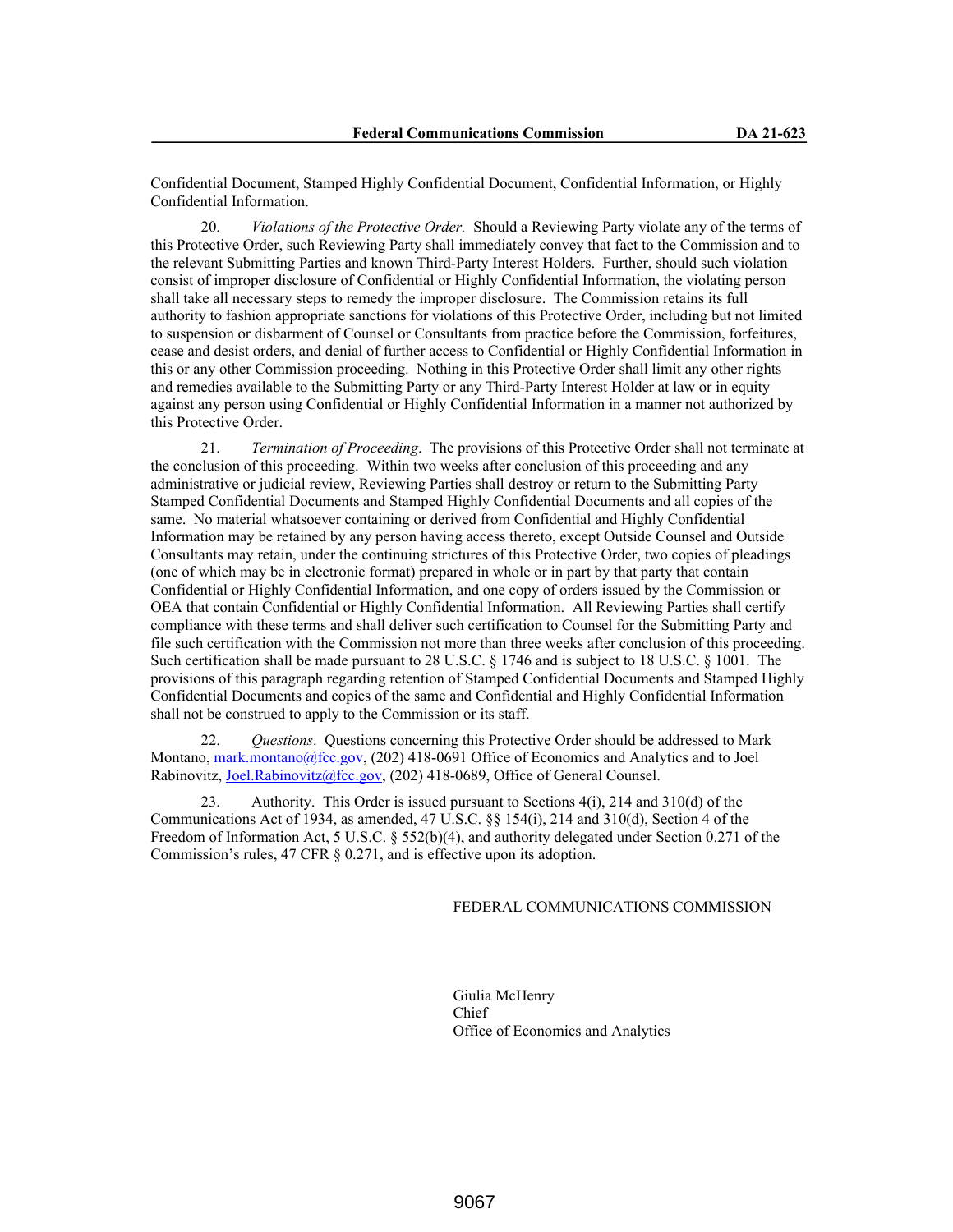### **APPENDIX A**

#### **Highly Confidential Information and Documents**

As specified in paragraphs 2 and 3 of the Protective Order, only information and documents set forth in this Appendix and that otherwise meet the definition of Highly Confidential Information or Stamped Highly Confidential Documents may be designated as Highly Confidential. This Appendix will be updated as necessary.

- 1. Information that details the terms and conditions of or strategy related to a Submitting Party's most sensitive business negotiations or contracts (e.g., marketing, service or product agreements, financing agreements, letters of credit, agreements relating to potential mergers and acquisitions, and comparably sensitive contracts).
- 2. Information that discusses in detail current or future plans to compete for a customer or specific groups or types of customers, including specific pricing or contract proposals, pricing strategies, product strategies, advertising or marketing strategies, future business plans, procurement strategies, technology implementation or deployment plans and strategies (e.g., engineering capacity planning documents), plans for handling acquired customers, and human resources and staffing strategies.
- 3. Information that discloses the identity or characteristics of specific customers or of those a company is targeting or with whom a company is negotiating (including identifying information about specific customer facilities, information about customers' levels of demand, and information regarding pricing proposals).
- 4. Information that provides granular information about a Submitting Party's current or future costs, revenues, marginal revenues, market share, or customers.
- 5. Detailed information describing or illustrating how a Submitting Party analyzes its competitors, including sources and methods used in these analyses, any limits on use of these analyses or data, and how such analyses or data are used.
- 6. Information that provides numbers of customers and revenues broken down by customer type and zip code or market area.
- 7. Detailed or granular information about specific equipment or network facilities and operations, including engineering information, deployment information, and information related to equipment purchases or construction costs, for example, satellite system design and capacity information beyond that submitted publicly in space or earth station applications under Part 25 of the Commission's rules, such as capacity estimations and planning, network performance information, and specific inter-system coordination arrangements.
- 8. Information that provides detailed technical performance data and test results.